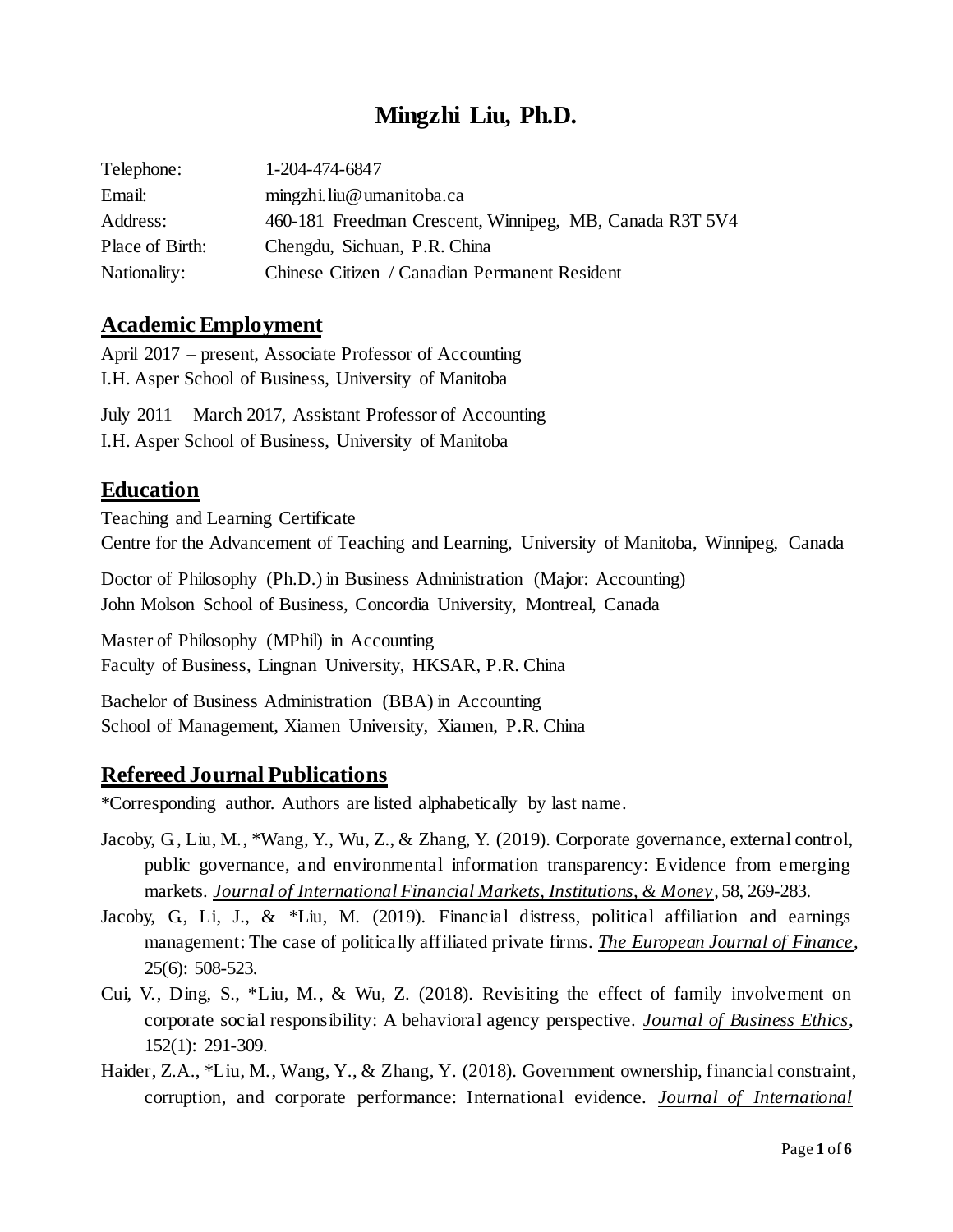*Financial Markets, Institutions, & Money*, 53, 76-93.

- \*Liu, M., Shi, Y., Wilson, C., & Wu, Z. (2017). Does family involvement explain why corporate social responsibility affects earnings management? *Journal of Business Research*, 75, 8-16.
- Li, C., Li, J., Liu, M., Wang, Y., & \*Wu, Z. (2017). Anti-misconduct policies, corporate governance, and capital market responses: International evidence. *Journal of International Financial Markets, Institutions, & Money*, 48, 47-60.
- \*Ding, S., Liu, M., & Wu, Z. (2016). Financial reporting quality and external financing constraints: The case of privately held firms. *ABACUS*, 52(3), 351-373.
- \*Liu, M., & Magnan, M. (2016). Conservatism and the yield spread of new corporate bond issues. *Review of Quantitative Finance and Accounting*, 46(4), 847-879.
- Ge, W., & \*Liu, M. (2015). Corporate social responsibility and the cost of corporate bonds. *Journal of Accounting and Public Policy*, 34(6), 597-624.
- \*Liu, M., & Magnan, M. (2014). Conditional conservatism and underpricing in US corporate bond market. *Applied Financial Economic*s, 24(20), 1323-1334.
- \*Liu, M. (2013). Effect of *guanxi* and ethical orientations on Chinese auditors' ethical reasoning. *Managerial Auditing Journal*, 28(9), 815-837.
- \*Liu, M., & Magnan, M. (2011). Self-dealing regulations, ownership wedge and corporate valuation: International evidence. *Corporate Governance: An International Review*, 19(2), 99-115.

#### **Book Chapter**

Liu, M., Shi, Y., & Wu, Z. (2015). Angel investors' affiliations and investment returns in China. *Developments in Chinese Entrepreneurship: Key Issues and Challenges,* edited by Douglas Cumming, Michael Firth, Wenxuan Hou, and Edward Lee (pages 59-75). Palgrave Macmillan. ISBN: 9781137412492.

#### **Academic Presentations**

- Ding, R., Liu, M., Wang, T., & Wu. Z. (August 13, 2019, San Francisco, USA). The impact of climate risk on earnings quality: International evidence. *The American Accounting Association Annual Meeting.*
- Gill, A., Haider, Z.A., Liu, M., & Wang, Y. (June 22, 2018, Guangzhou, China). Can religious beliefs and SRIs of entrepreneurs increase legitimacy in the eyes of lenders? Evidence from India. *The Journal of International Financial Markets, Institutions, & Money Conference.*
- Liu, M., Wang, Y., Wu, Z., & Zhang, Y. (December 16, 2017, Chiang Mai, Thailand). Corporate governance, external control, public governance, and environmental information transparency: Evidence from emerging markets. *The Journal of International Financial Markets, Institutions, & Money Conference.*
- Haider, Z.A., Liu, M., Wang, Y., & Zhang, Y. (December 16, 2016, Pu'er, China). Government ownership, financial constraint, corruption, and corporate performance: International evidence. *The Journal of International Financial Markets, Institutions, & Money Conference.*
- Li, C., Li, J., Liu, M., Wang, Y., & Wu, Z. (April 28, 2016, Toronto, Canada). Anti-misconduct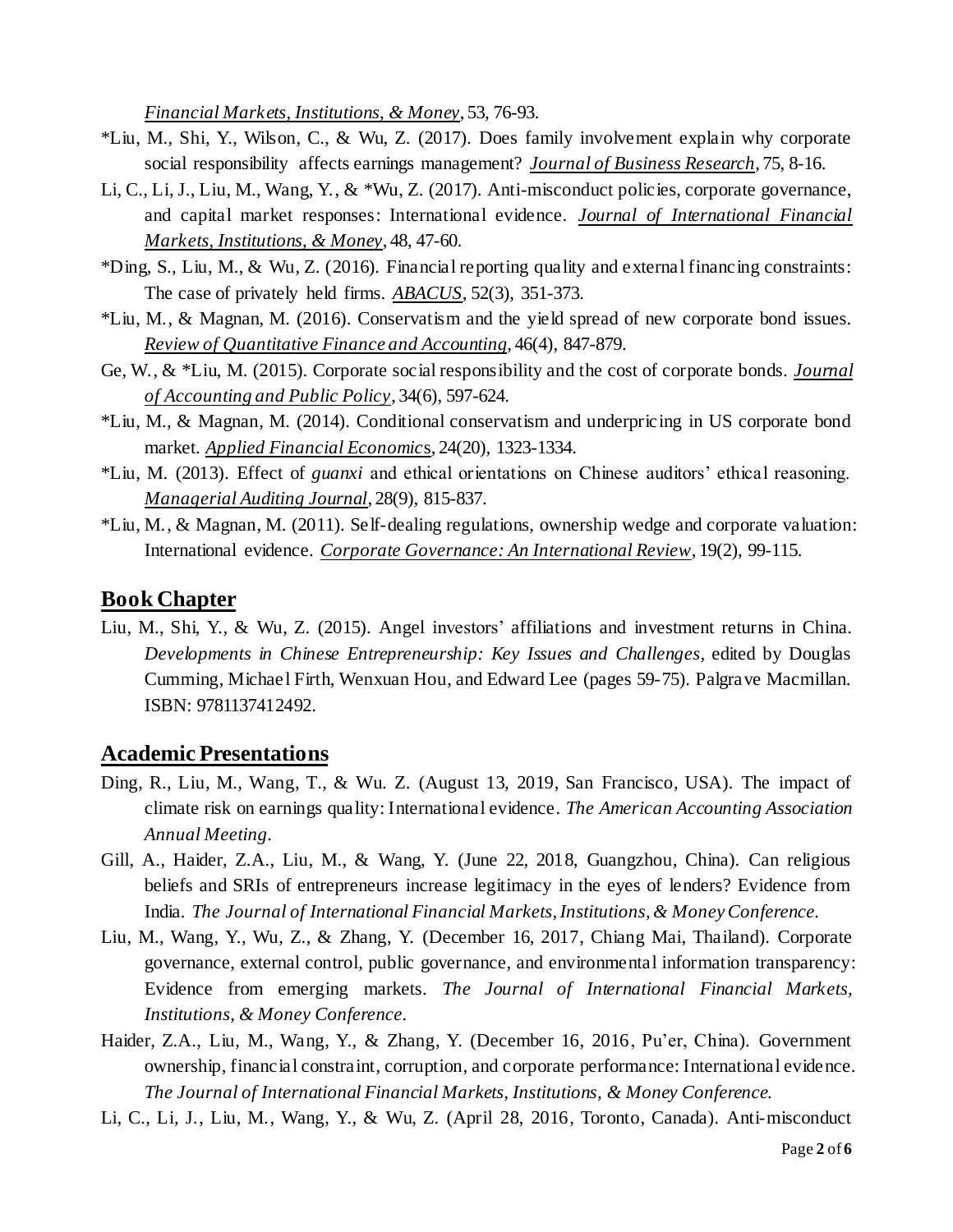policies, corporate governance, and capital market responses: International evidence. *The CFA Institute and Schulich School of Business Conference.*

- Liu, M., Wang, Y., Wu, Z., & Zhang, Y. (December 4, 2015, Edinburgh, Scotland). Corporate Governance, External Control, Public Governance, and Environmental Information Transparency: Evidence from Emerging Markets. *The Corporate Governance: An International Review Conference.*
- Jacoby, G., Li, J., & Liu, M. (September 12, 2015, Winnipeg, Canada). Financial distress, political affiliation and earnings management: The case of privately held firms. *The CPA of Manitoba/University of Manitoba Accounting Research Conference.*
- Jacoby, G., Li, J., & Liu, M. (July 16, 2015, Winnipeg, Canada). Financial distress, political affiliation and earnings management: The case of privately held firms. *The European Journal of Finance Conference.*
- Liu, M., Shi, Y., Wilson, C., & Wu, Z. (March 13, 2015, Panama City, Panama). Does family involvement explain why corporate social responsibility affects earnings management? *The National Business and Economics Society Annual Conference.*
- Ding, S., Liu, M., & Wu, Z. (May 15, 2014, Chengdu, China). Financial reporting quality and external financing constraints: The case of privately held firms. *The ABACUS Conference.*
- Liu, M., Shi, Y., Wilson, C., & Wu, Z. (August 6, 2013, Anaheim, USA). Family involvement, corporate social responsibility, and earnings management: Evidence from S&P 500 firms. *The American Accounting Association Annual Meeting.*
- Liu, M., Shi, Y., Wilson, C., & Wu, Z. (May 31, 2013, Montreal, Canada). Family involvement, corporate social responsibility, and earnings management: Evidence from S&P 500 firms. *The Canadian Academic Accounting Association Annual Conference.*
- Ge, W., & Liu, M. (September 7, 2012, Winnipeg, Canada). The impact of corporate social responsibility disclosure and performance on the cost of corporate bonds. *The CGA of Manitoba/University of Manitoba Accounting Research Conference.*
- Ge, W., & Liu, M. (August 7, 2012, Washington DC, USA). The impact of corporate social responsibility disclosure and performance on the cost of corporate bonds. *The American Accounting Association Annual Meeting.*
- Ge, W., & Liu, M. (June 2, 2012, Charlottetown, Canada). The impact of corporate social responsibility disclosure and performance on the cost of corporate bonds. *The Canadian Academic Accounting Association Annual Conference.*
- Liu, M., & Magnan, M. (June 1, 2012, Charlottetown, Canada). Accounting conservatism and underpricing of newly issued corporate bonds. *The Canadian Academic Accounting Association Annual Conference.*
- Liu, M., & Magnan, M. (August 3, 2010, San Francisco, USA). Financial reporting quality and corporate bond issue. *The American Accounting Association Annual Meeting.*
- Liu, M., & Magnan, M. (May 28, 2010, Vancouver, Canada). Financial reporting quality and corporate bond issue. *The Canadian Academic Accounting Association Annual Conference.*
- Liu, M., & Magnan, M. (May 7, 2010, Montreal, Canada). Financial reporting quality and corporate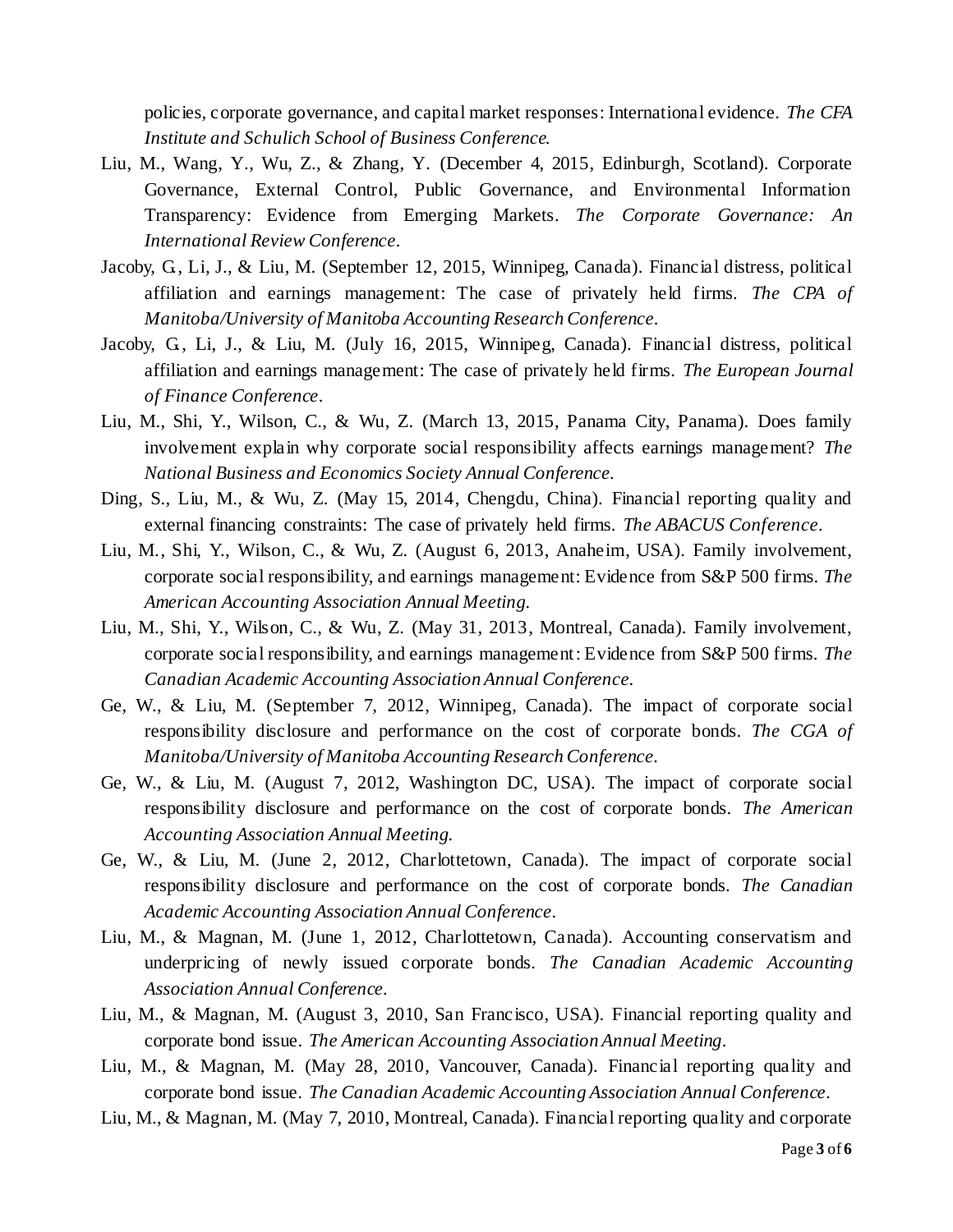bond issue. *The HEC Conference on Business Research.*

- Liu, M., & Magnan, M. (August 5, 2009, New York, USA). Private control of self-dealing regulation and corporate valuation: International evidence. *The American Accounting Association Annual Meeting.*
- Liu, M., & Magnan, M. (June 5, 2009, Montreal, Canada). Private control of self-dealing regulation and corporate valuation: International evidence. *The Canadian Academic Accounting Association Annual Conference.*
- Liu, M., & Magnan, M. (April 4, 2009, Montreal, Canada). Private control of self-dealing regulation and corporate valuation: International evidence. *The HEC Conference on Business Research.*
- Liu, M. (May 31, 2008, Winnipeg, Canada). The effect of personal values on individuals' ethical behavioral intentions: Evidence from professional auditors in People's Republic of China. *The Canadian Academic Accounting Association Annual Conference.*

#### **Awards**

The Chartered Professional Accountants Manitoba Research Fellowship The Associates Achievement Award for Research Asper School of Business The Joe Kelly Graduate Award John Molson School of Business The Chinese Government Award for Outstanding Self-Financed Students Abroad The Best Paper Award in Accounting at Conference on Business Research The Hong Kong Institute of Certified Public Accountants Scholarship

## **Research and Travel Grants**

- Social Sciences and Humanities Research Council (SSHRC) of Canada Insight Grants (Principal Investigator), 2019-2022 (\$68,035)
- UM/SSHRC Research Grants Program, University of Manitoba (Principal Investigator), 2018-2019 (\$6,400)

SSHRC Data Access Grant Program, University of Manitoba (Principal Investigator), 2017 (\$7,000) Data Access Fund, Asper School of Business (Principal Investigator), 2017 (\$5,000)

- University Research Grants Program, University of Manitoba (Principal Investigator), 2015-2016 (\$6,550)
- Start-up Research Fund, Asper School of Business and University of Manitoba (Principal Investigator), 2011-2014 (\$60,000)
- CASA Research Fund, John Molson School of Business (Principal Investigator), 2010 (\$4,000)

## **Professional Memberships**

Beta Gamma Sigma Society

Golden Key International Honour Society

The American Accounting Association

The Canadian Academic Accounting Association

The Chinese Accounting Professors' Association of North America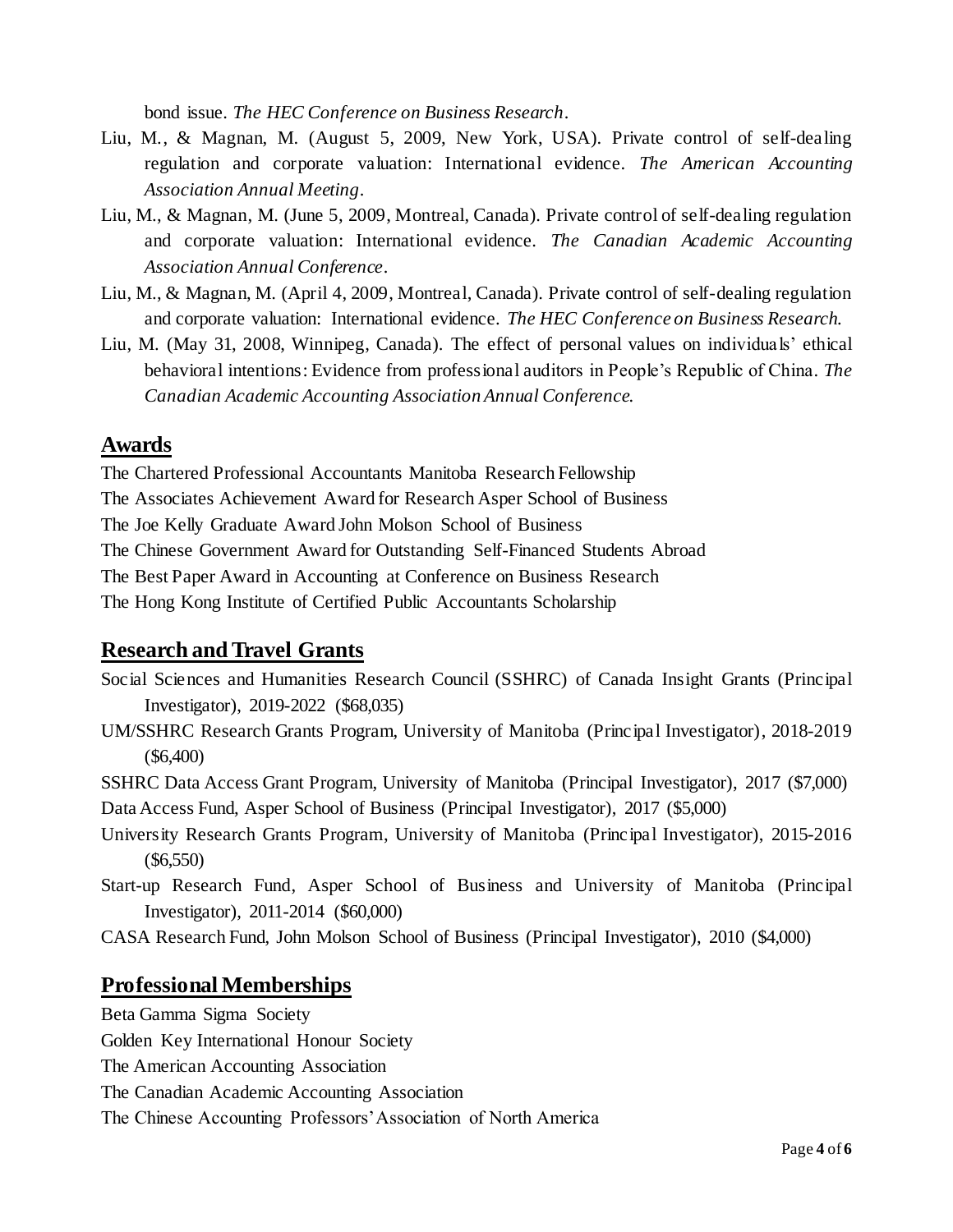The Society for Teaching and Learning in Higher Education

## **Graduate Student Advisory**

Zhe Shen, Ph.D. Dissertation Advisory Committee, Entrepreneurship, 2018 - present Keyan Zhao, Master's Thesis Advisory Committee, Finance, 2018 - present Zixu Zhang, Ph.D. Dissertation Advisory Committee, Finance, 2016 - present Yuekun Liu, Master's Thesis Advisory Committee, Finance, 2017 Qiao Xu, Master's Thesis Advisory Committee, Business Administration, 2015 - 2017 Yulin (Ellen) Shi, Master's Thesis Advisory Committee, Entrepreneurship, 2013 - 2016

## **Course Taught**

#### **University of Manitoba**

ACC 4030 Accounting Theory ACC 3030 Advanced Financial Accounting ACC 1100 Introductory Financial Accounting

#### **Concordia University**

COMM 305 Introductory Managerial Accounting COMM 217 Introductory Financial Accounting

#### **University of Manitoba Services**

Academic Integrity Adjudicator Accounting and Finance Headship Search Committee Accounting and Finance Lab Advisor Search Committee Accounting and Finance Office Administrator Search Committee Accounting and Finance Office Assistant Search Committee Accounting and Finance Research Centre Committee Accounting Curriculum Committee (Chair) Accounting Search Committee Acting Department Head (Department of Accounting and Finance) Associate Achievement Awards Committee Closing the Loop Committee Department Nominating Committee Finance Search Committee Judge for First Year Case Competition by Commerce Students' Association Local Discipline Committee Master of Finance Committee New Faculty Orientation Committee (co-Chair) Prepare a Case for Business and Accounting Case Conference PWC Professional Scholarship Committee